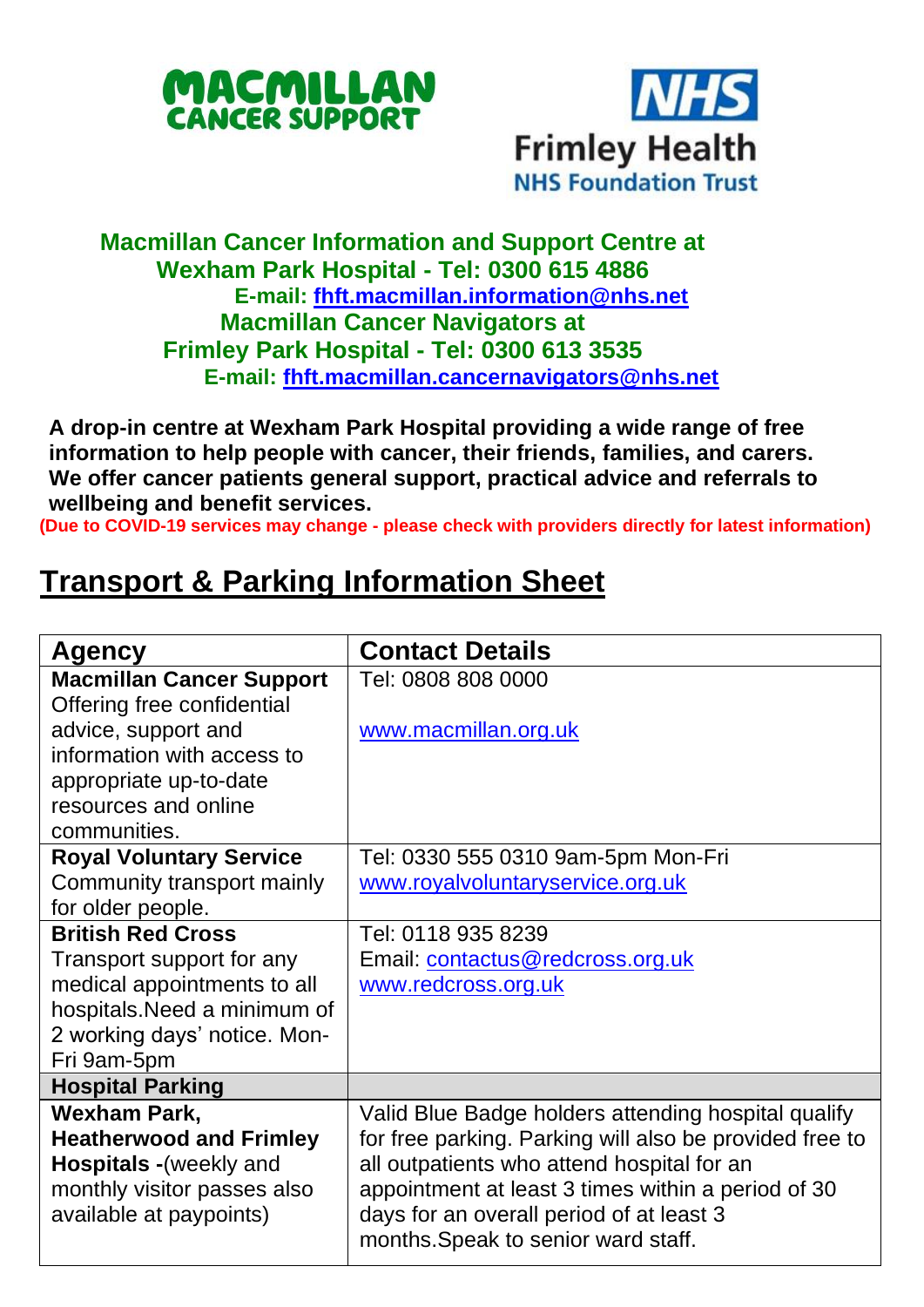| <b>Royal Berkshire Hospital</b>     | Free parking permit for patients on regular treatment |
|-------------------------------------|-------------------------------------------------------|
| <b>Parking</b>                      | of Radiotherapy and Chemotherapy. The nearest         |
|                                     | car park is the North Block car park (not disabled).  |
|                                     | Must complete an application form for permit.         |
| <b>Mount Vernon Hospital</b>        | Healthcare Travel Cost Scheme available for           |
| £1 parking token for cancer         | patients who cannot meet the cost of transport. You   |
| patients.                           | must meet the scheme's criteria to claim a refund     |
|                                     | for some travel costs. Ask at Patient Affairs         |
|                                     | Department (main reception).                          |
| <b>Berkshire Area Travel</b>        |                                                       |
| <b>Maidenhead Voluntary Car</b>     | Tel: 07757 228266                                     |
| Service for residents.              |                                                       |
| <b>Age UK Berkshire</b>             | Tel: 0118 959 4242                                    |
| Home from hospital service          |                                                       |
| for residents within the            |                                                       |
|                                     | Email: info@ageukberkshire.org.uk                     |
| borough of Wokingham.               |                                                       |
| Referral form req.                  |                                                       |
| <b>Ascot Volunteer Bureau</b>       | Tel: 01344 625520                                     |
| Local charity based in South        | Email: ascotvolunteerbureau.org.uk                    |
| Ascot providing transport for       | www.ascotvolunteerbureau.org.uk                       |
| the older residents of Ascot,       |                                                       |
| Sunningdale and Sunninghill         | Resume June 2021                                      |
| for a small charge.                 |                                                       |
| <b>Keep Mobile</b>                  | Tel: 0345 544 0850                                    |
| An affordable, accessible           |                                                       |
| alternative to taxis and public     | Email: admin@keepmobile.org.uk                        |
| service vehicles for the            |                                                       |
| elderly and disabled                | www.keep-mobile.org.uk                                |
| residents of Wokingham and          |                                                       |
| <b>Bracknell Forest.</b>            |                                                       |
| <b>Windsor Volunteer Car</b>        | Tel: 01753 831090 to register                         |
| Services                            | 10am-1pm Mon/Wed/Fri                                  |
| Transport for residents in          |                                                       |
| Windsor with limited mobility.      | E-mail: bookings@wvcs.co.uk                           |
| Chargeable, must apply prior        |                                                       |
| to using the service.               | www.wvcs.co.uk                                        |
| <b>Community Transport</b>          | <b>Annual Membership Schemes</b>                      |
| <b>People to Places</b>             |                                                       |
| <b>Windsor and Maidenhead</b>       | Tel: 01628 587922                                     |
| Annual subscription                 | www.people2places.org.uk                              |
| membership                          |                                                       |
| <b>Slough Community</b>             | Tel: 01753 691131                                     |
| <b>Transport &amp; Shopmobility</b> | Email: scts-steph@outlook.com                         |
| Providing transport and shop        |                                                       |
| mobility services available to      | www.sloughcommunitytransport.com                      |
| members and non-members.            |                                                       |
| Membership form online.             | https://www.sloughcommunitytransport.com/join-us      |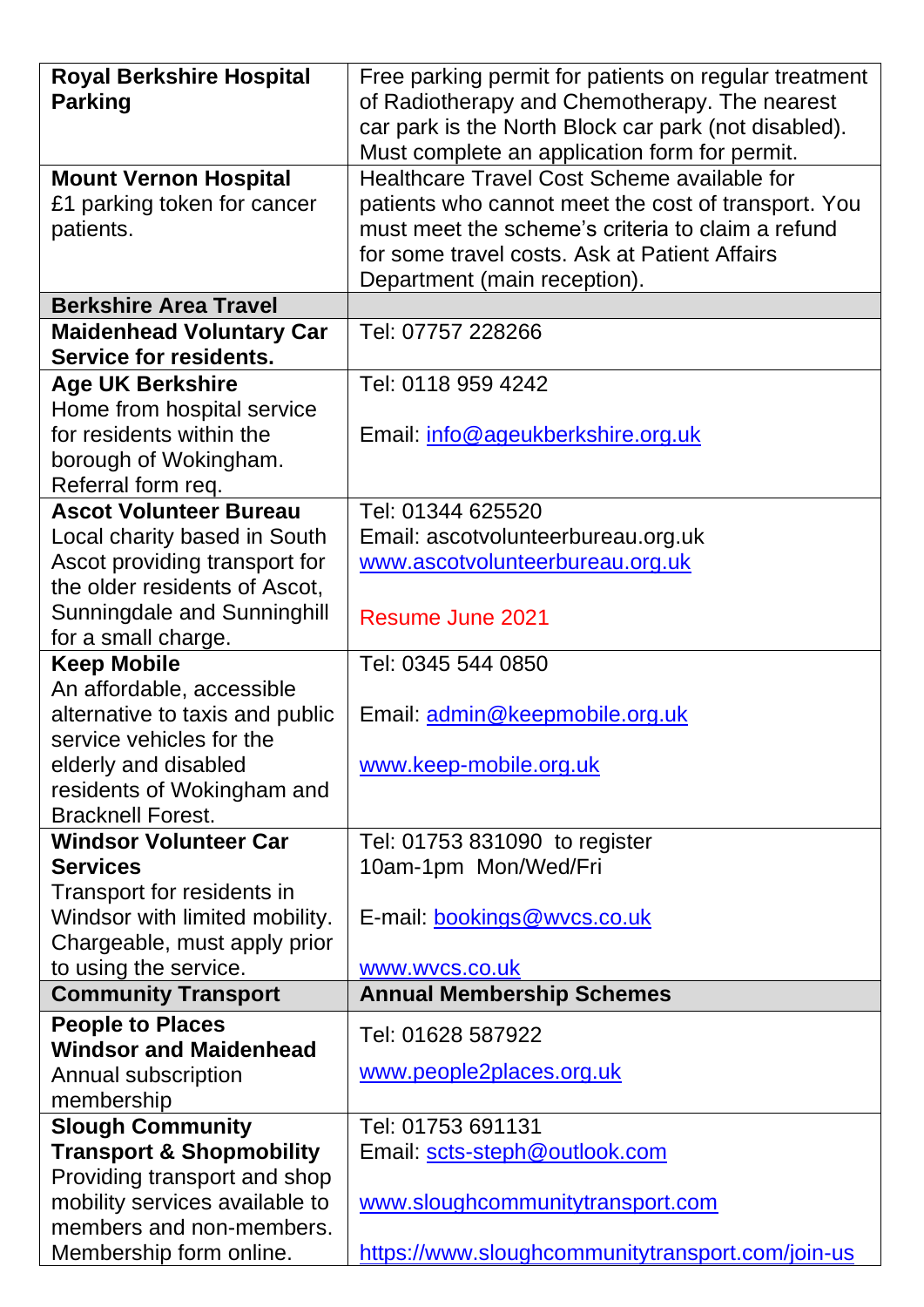| Dial a ride in Surrey Door-<br>to-door service (centres,<br>clubs, shops, post offices,<br>doctor, dentist and to visit<br>friends). Surrey Heath and | Surrey Heath and selected locations outside the<br>Borough<br>Availability: Monday to Friday: 08:30 - 16:30<br>Booking telephone: 01276 707655<br><b>Booking email:</b><br>community.services@surreyheath.gov.uk<br><b>Website:</b> |
|-------------------------------------------------------------------------------------------------------------------------------------------------------|-------------------------------------------------------------------------------------------------------------------------------------------------------------------------------------------------------------------------------------|
|                                                                                                                                                       |                                                                                                                                                                                                                                     |
|                                                                                                                                                       |                                                                                                                                                                                                                                     |
|                                                                                                                                                       |                                                                                                                                                                                                                                     |
|                                                                                                                                                       |                                                                                                                                                                                                                                     |
|                                                                                                                                                       |                                                                                                                                                                                                                                     |
| selected locations outside                                                                                                                            |                                                                                                                                                                                                                                     |
| the Borough (subject to                                                                                                                               |                                                                                                                                                                                                                                     |
| vehicle schedule).                                                                                                                                    | www.surreyheath.gov.uk/communitytransport                                                                                                                                                                                           |
| Membership or nominal tariff                                                                                                                          | Woking:                                                                                                                                                                                                                             |
|                                                                                                                                                       | Availability: Monday to Friday: 09:00 - 16:30;                                                                                                                                                                                      |
|                                                                                                                                                       | Saturday: 09:00 - 13:00                                                                                                                                                                                                             |
|                                                                                                                                                       | Booking telephone: 01483 724433                                                                                                                                                                                                     |
|                                                                                                                                                       | Booking email: schedulers@wokingbustler.org.uk                                                                                                                                                                                      |
|                                                                                                                                                       | Website: www.wokingbustler.org.uk                                                                                                                                                                                                   |
| <b>Camberley CARE Trust -</b>                                                                                                                         | Helpline: 01276 707696                                                                                                                                                                                                              |
| provides transport for the                                                                                                                            | Helpline times: 8.30 am - 4.00 pm Mon - Thurs;                                                                                                                                                                                      |
| elderly and disabled                                                                                                                                  | 8.30 am - 1.00 pm Fri                                                                                                                                                                                                               |
| residents of Camberley and                                                                                                                            | Website: www.camberleycare.org                                                                                                                                                                                                      |
| Frimley. Modest donation                                                                                                                              |                                                                                                                                                                                                                                     |
| regested.                                                                                                                                             |                                                                                                                                                                                                                                     |
| Helping Hands - Mytchett,                                                                                                                             | <b>Availability: Regular trips</b>                                                                                                                                                                                                  |
| <b>Frimley and Deepcut</b>                                                                                                                            | Tariff: Voluntary Donation                                                                                                                                                                                                          |
| providing transport to the                                                                                                                            | Helpline: 07752 420470                                                                                                                                                                                                              |
| elderly and disabled to                                                                                                                               | Helpline times: 10 - noon Mon - Fri                                                                                                                                                                                                 |
| attend appointments.                                                                                                                                  |                                                                                                                                                                                                                                     |
| <b>Buckinghamshire</b>                                                                                                                                |                                                                                                                                                                                                                                     |
| <b>Community Transport Hub</b>                                                                                                                        | Tel: 01844 348834 or 0800 085 8480                                                                                                                                                                                                  |
| for Buckinghamshire                                                                                                                                   |                                                                                                                                                                                                                                     |
| Information advice and                                                                                                                                | E-mail: transport@communityimpactbucks.org.uk                                                                                                                                                                                       |
| guidance to residents without                                                                                                                         |                                                                                                                                                                                                                                     |
| access to public/private                                                                                                                              | www.buckscc.gov.uk                                                                                                                                                                                                                  |
| transport.                                                                                                                                            |                                                                                                                                                                                                                                     |
| <b>Stoke Poges Good</b>                                                                                                                               | Email online form                                                                                                                                                                                                                   |
| <b>Neighbour Scheme</b>                                                                                                                               |                                                                                                                                                                                                                                     |
| Stoke Poges residents only.                                                                                                                           | www.stokepogesparishcouncil.gov.uk/stoke-                                                                                                                                                                                           |
|                                                                                                                                                       | poges/clubs-societies/good-neighbour-scheme/                                                                                                                                                                                        |
| <b>Burnham Community</b>                                                                                                                              | Email online form                                                                                                                                                                                                                   |
| <b>Association</b> - Transport                                                                                                                        |                                                                                                                                                                                                                                     |
| Service - Burnham                                                                                                                                     | www.burnhamcommunityassociation.co.uk                                                                                                                                                                                               |
| Residents only.                                                                                                                                       |                                                                                                                                                                                                                                     |
| <b>Chilterns Dial-a-Ride</b>                                                                                                                          | Tel: 01494 766123                                                                                                                                                                                                                   |
|                                                                                                                                                       |                                                                                                                                                                                                                                     |
| Transport service for the                                                                                                                             | Annual membership of £20 for an individual. Online                                                                                                                                                                                  |
| elderly or those with                                                                                                                                 | booking system or ring (preferred).                                                                                                                                                                                                 |
| disabilities.                                                                                                                                         | (Also covers Iver)                                                                                                                                                                                                                  |
| (covering South Bucks)                                                                                                                                | Website: www.chiltern-dial-a-ride.net                                                                                                                                                                                               |